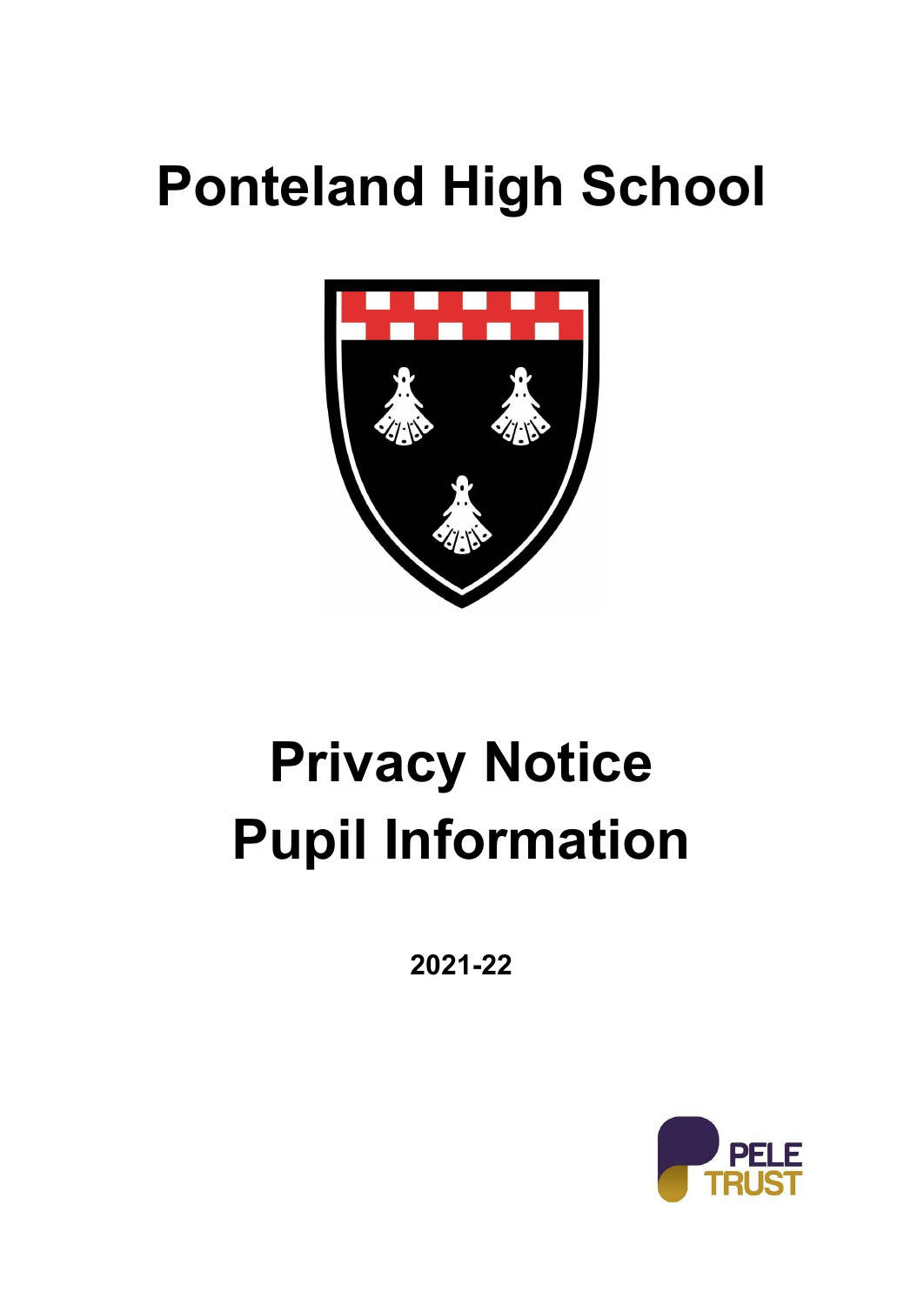#### **Introduction**

Under the General Data Protection Regulations (GDPR) individuals have a right to be informed about how the school uses any personal data that is held about them.

At Ponteland High School we comply with this right by detailing 'privacy notices' for individuals when we process their personal data.

This privacy notice explains how we collect, store and use personal data about **pupils**.

For the purposes of data protection law Pele Trust is the Data Controller on behalf of Ponteland High School data.

A named representative of Northumberland County Council acts as our Data Protection Officer.

#### **The categories of pupil information that we collect, hold and share include:**

- Personal information (such as name, date of birth,unique pupil number and address)
- Characteristics (such as ethnicity, language, nationality, country of birth and free school meal eligibility)
- Attendance information (such as sessions attended, number of absences and absence reasons)
- Assessment information (such as external test and exam results and internal tests
- Relevant medical information which could be about physical and mental health
- Special educational needs information (including details of any support received, including care packages, plans and support providers)
- Behavioural information (such as classroom behaviour and exclusion information)
- Photographs, videos and/or voice recordings
- CCTV images captured in school.
- Biometric data for the management of cashless payment systems

#### **Why we collect and use this information**

We use the pupil data: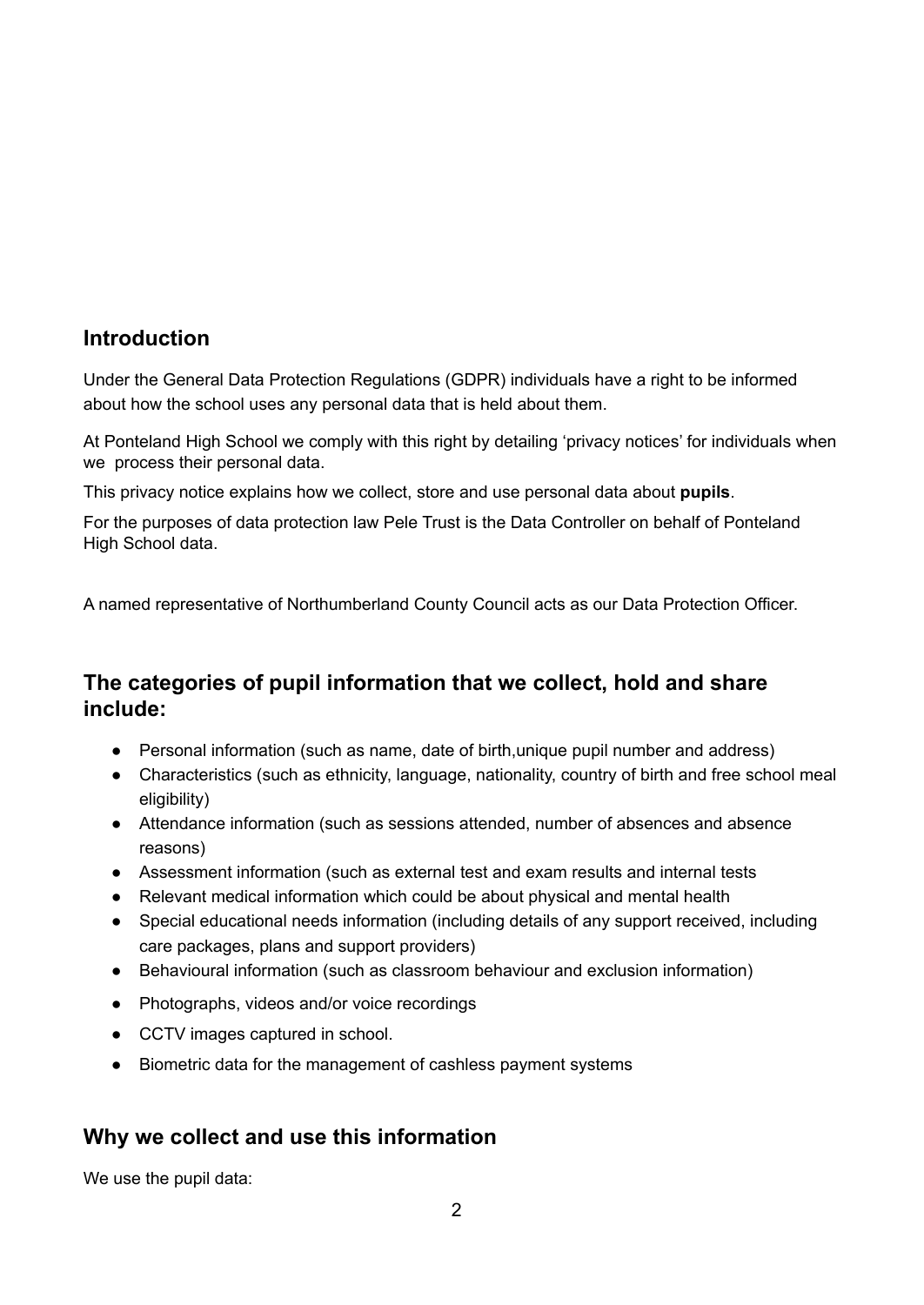- To support pupil learning
- To monitor and report on pupil progress
- To provide appropriate pastoral care
- To assess the quality of our provision
- To comply with the law regarding data sharing
- To deliver extra-curricular events and learning
- To ensure a safe and secure environment.

#### **The legal basis on which we use this information**

The law ( The Education Act 1996 and under section 6(1)(b) of the General Data Protection Regulations 2018) allows us collect and use pupils' personal data because:

- We need to comply with a legal obligation
- We need it to perform an official task in the public interest.

We may also process pupils' personal data in situations where:

- We have obtained consent to use it in a certain way
- We need to protect the individual's vital interests (or someone else's interests)

Where we have obtained consent to use pupils' personal data, this consent can be withdrawn at any time. We will make this clear when we ask for consent, and explain how consent can be withdrawn.

Some of the reasons listed above for collecting and using pupils' personal data overlap, and there may be several grounds which justify our use of this data.

## **Special Categories of Data**

The School must also comply with an additional condition where it processes special categories of personal information. These special categories are as follows: racial or ethnic origin, political opinions, religious beliefs, trade union membership, genetic information, biometric information<sup>1</sup>, health information, and information about sex life or sexual orientation. Our lawful reason for processing special categories of personal information are as follows:

- To carry out obligations under the law or a collective agreement
- To protect the vital interests of the data subject

<sup>&</sup>lt;sup>1</sup> It should be noted that fingerprint images cannot be used by any other source for identification purposes. The system used in school takes an image of the fingerprint to create a mathematical algorithm and then discards the fingerprint image; only the numbers remain and these cannot be reinterpreted back into a fingerprint image.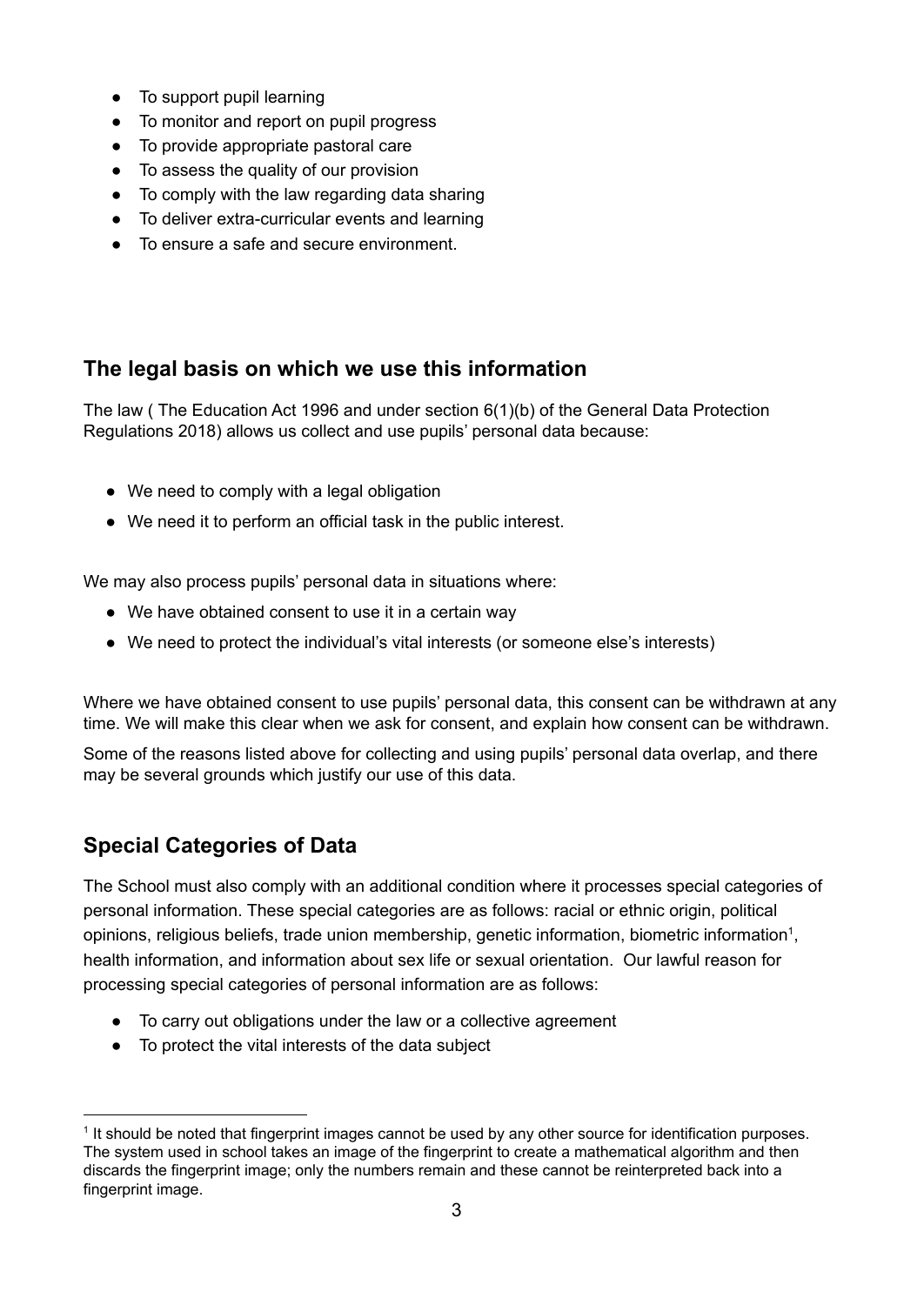# **Collecting pupil information**

Whilst the majority of pupil information you provide to us is mandatory, some of it is provided to us on a voluntary basis. We will inform you whether you are required to provide certain information about your child or if you have a choice in this.

#### **Storing pupil data**

Pele Trust retains pupil data for six academic years after the age of 18. In some instances we may need to review individual records and assess whether we need to retain all or some data for longer, for example for Looked After Children, children with Special Educational Needs or in Child Protection cases.

#### **Who we share pupil information with**

We routinely share pupil information with:

- Schools that the pupil's attend if they leave us
- The local authority (including the local authority responsible for student funding or care)
- The Department for Education (DfE)

In specific cases, and where it is legally required or necessary and it is lawful for us to do so, we may also share pupil information with:

- Schools that the pupil's attended previously
- Other schools in Pele Trust
- The pupil's family and representatives
- Educators and examining bodies
- Our regulator
- Suppliers and service providers
- Financial organisations
- Central and local government
- Our auditors
- Survey and research organisations
- Health authorities
- Health and social welfare organisations
- Professionals advisers and consultants
- Charities and voluntary organisations
- Police force, courts and tribunals
- Professional bodies

Some pupil personal information (for example name and date of birth) is shared with third party suppliers of educational software or with third party suppliers of school management software for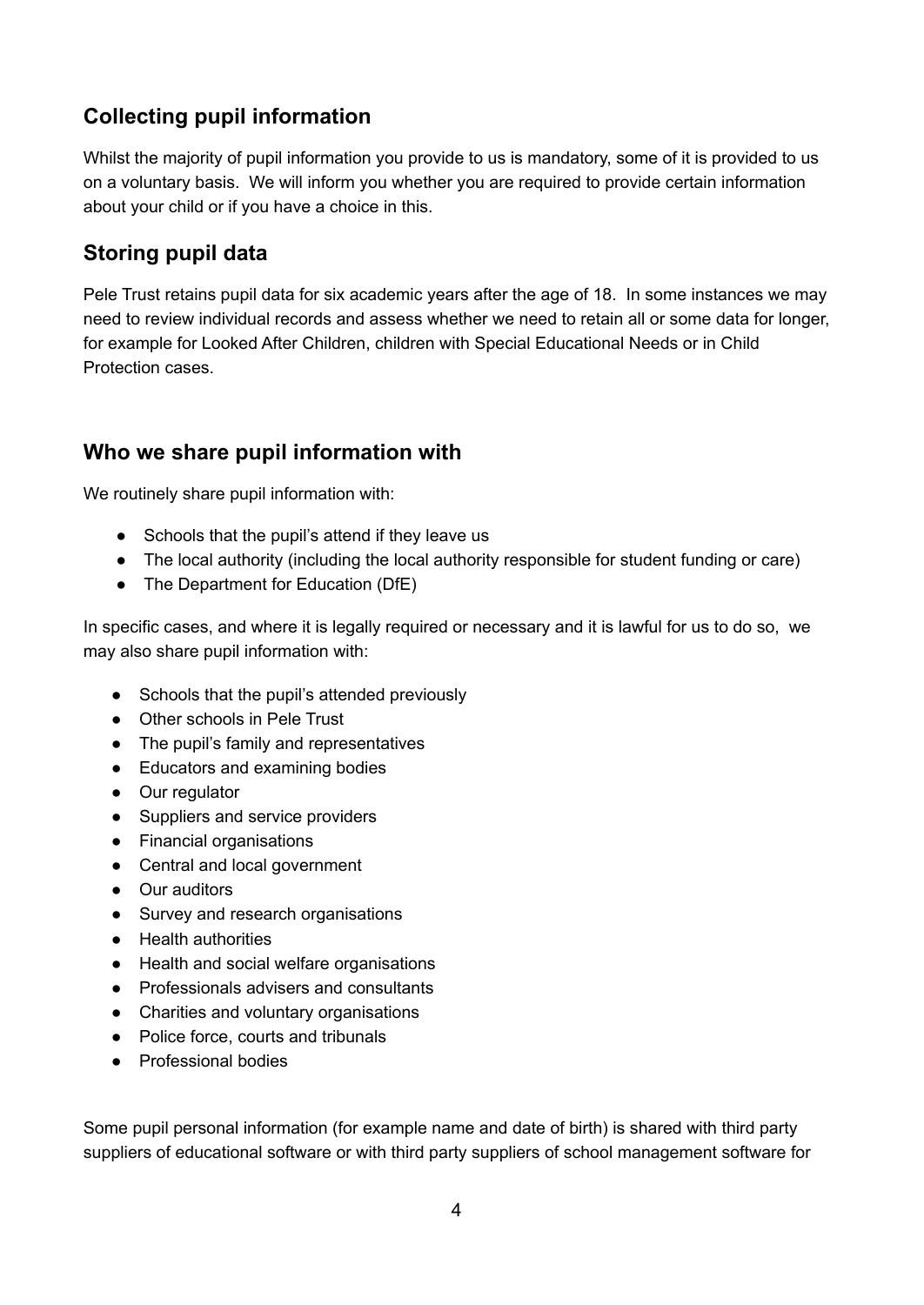purposes such as parent communication, cashless catering and payments or parents evening bookings.

#### **Why we share pupil information**

We do not share information about our pupils with anyone without consent unless the law and our policies allow us to do so.

We share pupils' data with the Department for Education (DfE) on a statutory basis. This data sharing underpins school funding and educational attainment policy and monitoring.

We are required to share information about our pupils with our local authority (LA) and the Department for Education (DfE) under section 3 of The Education (Information About Individual Pupils) (England) Regulations 2013.

We may share information with key personnel in other Pele Trust schools in order to aid transition between schools and where services are centralised or shared.

#### **Data collection requirements**

To find out more about the data collection requirements placed on us by the Department for Education (for example via the school census) go to [https://www.gov.uk/education/data-collection-and-censuses-for-schools.](https://www.gov.uk/education/data-collection-and-censuses-for-schools)

#### **Youth support services**

Once our pupils reach the age of 13 we may also pass pupil information to our local authority or our provider of youth support services as they have responsibilities in relation to the education or training of 13-19 year olds under section 507B of the Education Act 1996.

This enables them to provide services as follows:

- Youth support services
- Careers advice and guidance.

A parent or guardian can request that **only** their child's name, address and date of birth is passed to their local authority or provider of youth support services by informing us. This right is transferred to the child / pupil once he/she reaches the age 16.

We will also share certain information about pupils aged 16+ with our local authority and / or provider of youth support services as they have responsibilities in relation to the education or training of 13-19 year olds under section 507B of the Education Act 1996.

This enables them to provide services as follows:

- Post-16 education and training providers
- Youth support services
- Careers advice and quidance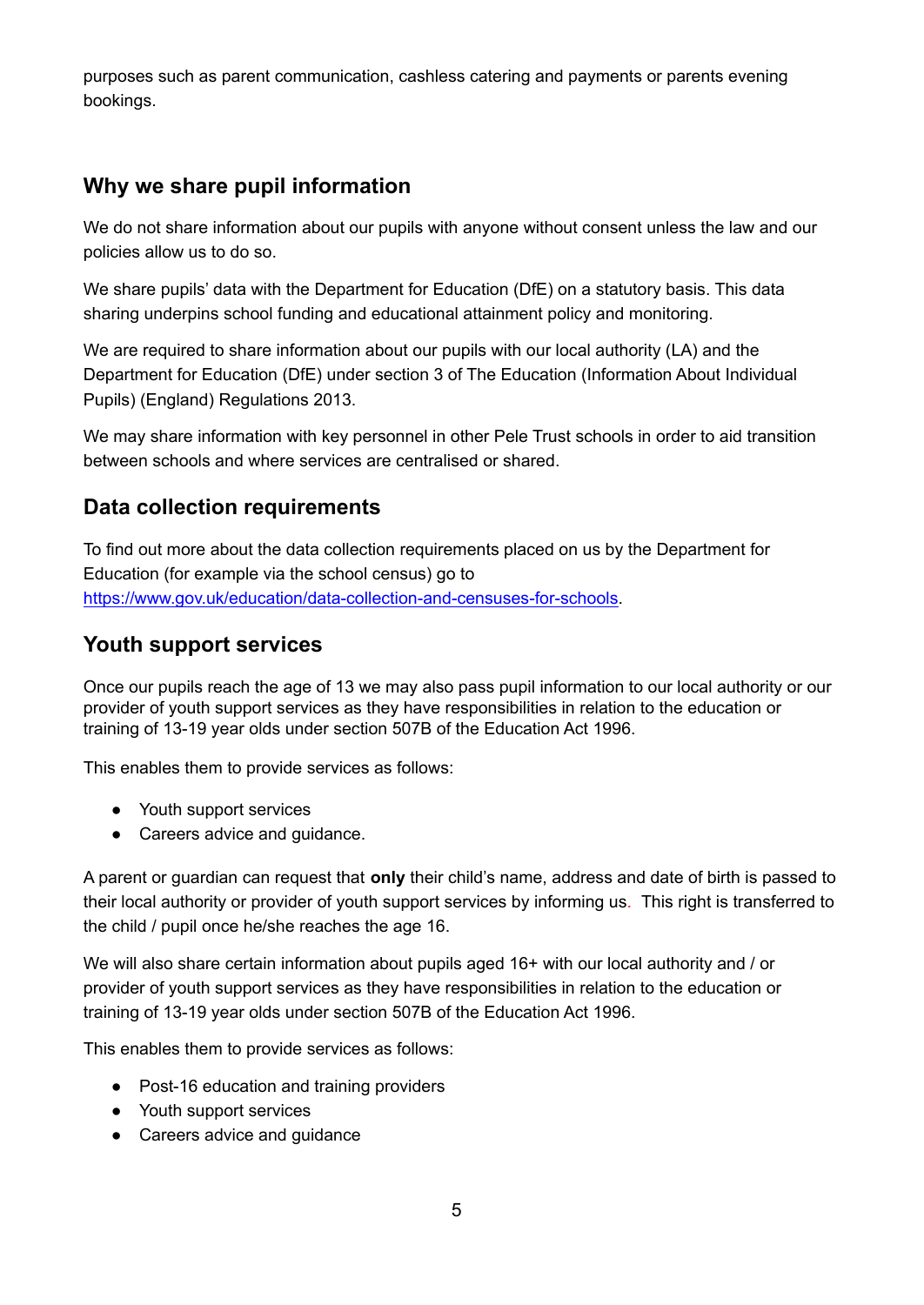For more information about services for young people, please visit the Northumberland County Council website.

# **The National Pupil Database (NPD)**

The NPD is owned and managed by the Department for Education and contains information about pupils in schools in England. It provides invaluable evidence on educational performance to inform independent research, as well as studies commissioned by the Department. It is held in electronic format for statistical purposes. This information is securely collected from a range of sources including schools, local authorities and awarding bodies.

We are required by law, to provide information about our pupils to the DfE as part of statutory data collections such as the school census and early years' census. Some of this information is then stored in the NPD. The law that allows this is the Education (Information About Individual Pupils) (England) Regulations 2013.

To find out more about the NPD, go to

[https://www.gov.uk/government/publications/national-pupil-database-user-guide-and-supporting-info](https://www.gov.uk/government/publications/national-pupil-database-user-guide-and-supporting-information) [rmation.](https://www.gov.uk/government/publications/national-pupil-database-user-guide-and-supporting-information)

The department may share information about our pupils from the NPD with third parties who promote the education or well-being of children in England by:

- Conducting research or analysis
- Producing statistics
- Providing information, advice or guidance

The Department has robust processes in place to ensure the confidentiality of our data is maintained and there are stringent controls in place regarding access and use of the data. Decisions on whether DfE releases data to third parties are subject to a strict approval process and based on a detailed assessment of:

- Who is requesting the data
- The purpose for which it is required
- The level and sensitivity of data requested: and
- The arrangements in place to store and handle the data

To be granted access to pupil information, organisations must comply with strict terms and conditions covering the confidentiality and handling of the data, security arrangements and retention and use of the data.

For more information about the department's data sharing process, please visit: <https://www.gov.uk/data-protection-how-we-collect-and-share-research-data>

For information about which organisations the department has provided pupil information, (and for which project), please visit the following website: <https://www.gov.uk/government/publications/national-pupil-database-requests-received>

6